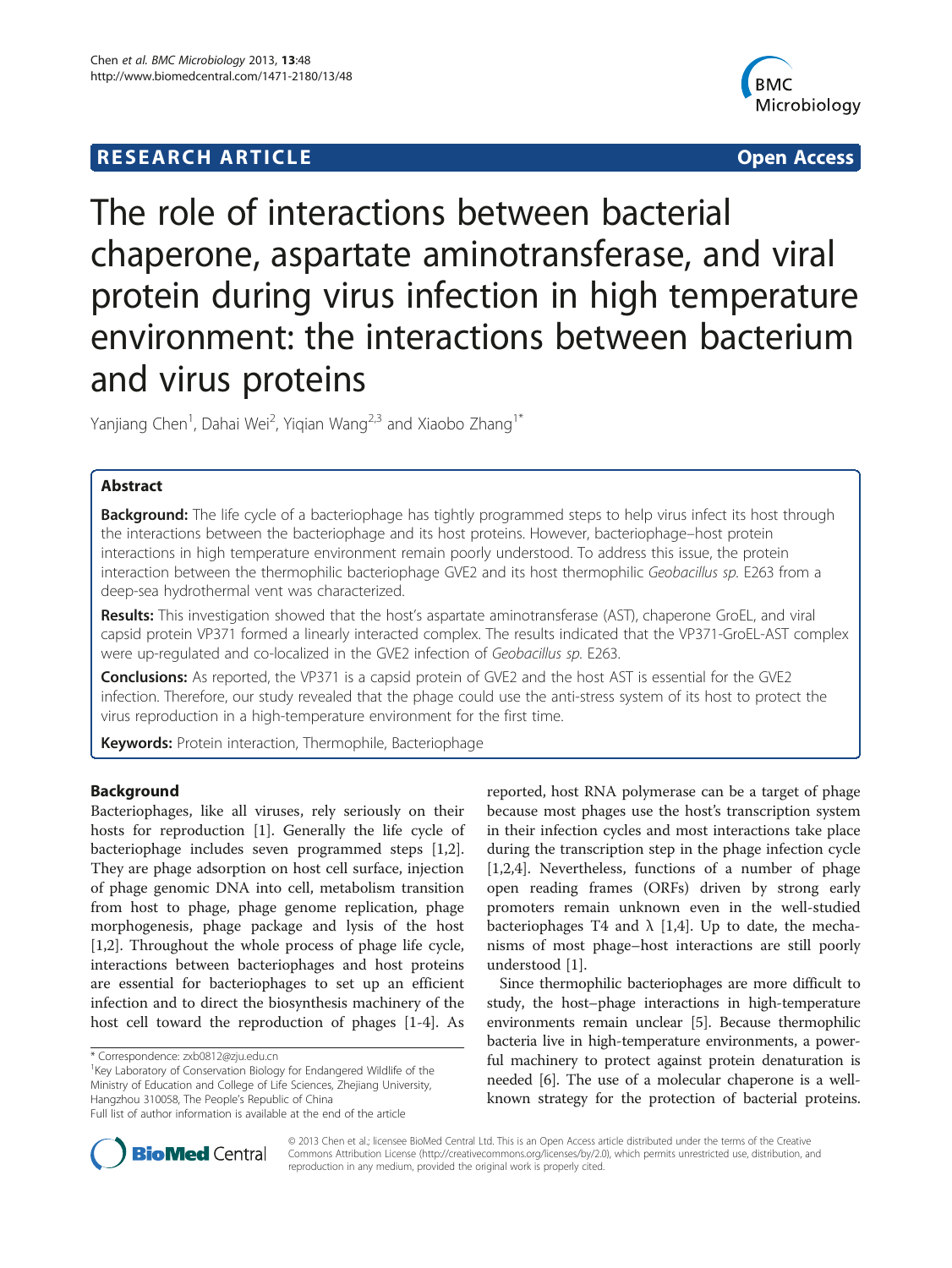GroEL, one of the most efficient chaperone systems, may be an essential protein for the interactions between thermophilic bacteria and their bacteriophages [[5](#page-8-0)].

GroEL usually has a tetradecameric "cage" structure with seven-fold symmetry that helps fold the nonnative proteins via an ATP-dependent mechanism [[7,8\]](#page-8-0). With the help of the co-chaperonin GroES and ATP, the nonnative protein binds to the apical domain of GroEL and then is encapsulated within the "cage" chamber to finish folding [\[9,10](#page-8-0)]. As documented, it was demonstrated that the GroEL can fulfill some essential roles in cells [[11-13](#page-8-0)] and thus is essential for bacterial growth at all temperatures [\[14](#page-8-0)[,15](#page-9-0)]. In addition, the GroEL is concerned with the immune responses of host against bacteriophage invasion [\[7](#page-8-0)]. In this context, the GroEL system may be involved in the phage infection of the host. To date, there has been plenty of pioneering work on the GroEL system of Escherichia coli [[7-10,12](#page-8-0)[-15](#page-9-0)]. However, the function of the GroEL system in the interactions between thermophilic bacteriophages and their hosts remain to be addressed [\[16](#page-9-0)].

One of the powerful anti-stress strategies of thermophilic bacteria is the high activity and thermal stability of their enzymes, which can protect their metabolism in high-temperature environments [\[17\]](#page-9-0). Aspartate aminotransferase (AST) is a key enzyme involved in the Krebs cycle, which catalyzes the formation of oxaloacetate. AST is also involved in the synthesis of other essential amino acids [[18](#page-9-0)]. AST catalyzes the α-amino group reversible transfer between four- and five-carbon dicarboxylic amino acids and the α-keto-acids by a mechanism named "ping-pong bi-bi", which is pyridoxal phosphatedependent [\[19\]](#page-9-0). The enzyme plays an important role in the coordination of carbon and nitrogen metabolism in almost all organisms [\[20\]](#page-9-0). In prokaryotes, AST represents a central enzyme in the metabolism of Krebs cycle intermediates [[21](#page-9-0)]. ASTs have been classified into the aminotransferase family I and divided into subgroups Ia and Ib. In Geobacillus, the enzyme belongs to subgroup Ib. Although our knowledge of AST comes primarily from subgroup Ia, the structures and active site residues of the enzymes in subgroups Ia and Ib are well conserved [[22\]](#page-9-0).

In our earlier studies, several thermophilic bacteriophages were isolated from the thermophiles of deep-sea hydrothermal vents [\[23,24](#page-9-0)]. Twenty host proteins were found to be involved in the infection of the thermophilic bacteriophage GVE2 [[5\]](#page-8-0), a virulent-tailed Siphoviridae bacteriophage [[25](#page-9-0)] which infected a thermophilic bacteria Geobacillus sp. E263. Our previous study showed that the host's AST was essential for the GVE2 infection [[5\]](#page-8-0). In the present investigation, the results revealed that a major capsid protein (VP371) of GVE2 and the host AST were interacted with the host GroEL to form a three-protein complex. High temperatures tend to favor

protein unfolding and hydrophobic interactions [\[5](#page-8-0)]; therefore, it was conceivable that the effect of GroEL was essential in the infection process of thermophilic bacterophages.

#### Methods

#### Culture of Geobacillus sp. E263 and infection of GVE2

The deep-sea thermophile Geobacillus sp. E263 (China General Microbiological Culture Collection Center accession no. CGMCC1.7046) was cultured at 60°C with shaking in TTM medium (0.2% NaCl, 0.4% yeast extract, 0.8% tryptone; pH 7.0). The host strain cultures in the mid-exponential phase were infected with its thermophilic bacteriophage GVE2 at a multiplicity of infection (MOI) of 5 and cultured at 60°C.

## Protein recombinant expressions in E. coli and antibody preparations

The AST, GroEL and MreB genes of Geobacillus sp. E263 and the vp371 gene of GVE2 were cloned into pGEX-4 T-2 vector (Novagen, Germany) and expressed in E. coli BL21 (DE3) as glutathione S-transferase (GST) tagged fusion proteins. The recombinant plasmids were confirmed by DNA sequencing. To obtain the recombinant proteins, the recombinant bacteria were induced using isopropyl-β-D- thiogalactoside (IPTG) when the optical density of bacteria was 0.6 at 600 nm. After further incubation for 12 h at 16°C, the induced cells were harvested by centrifugation at 6,000×g for 10 min. The recombinant proteins were purified by affinity chromatography using Glutathione Sepharose resins under native conditions according to the recommended protocol (Qiagen, USA).

The purified recombinant fusion proteins were used as antigens to immunize mice according to a standard procedure [[26\]](#page-9-0). The immunoglobulin G (IgG) fractions of the antiserum were purified with protein A-Sepharose (Bio-Rad) and stored at −80°C until use. As determined by enzyme-linked immunosorbent assay, the antisera dilutions were 1:10,000. The specificity of antibodies was confirmed using Western blotting with the recombinant proteins, virus-infected bacteria and host cells.

### Co-immunoprecipitation (Co-IP)

The GVE2-infected Geobacillus sp. E263 was collected by centrifugation at  $7,000 \times g$  for 10 min. The precipitate was re-suspended in 0.1 M Tris–HCl (pH 7.5). After sonication for 5 min, the suspension was centrifuged at 12,000×g for 15 min. The appropriate immunoprecipitation antibody was added to the supernatant and incubated for 2 h at 4°C. Protein A Sepharose slurry (Bio-Rad) was subsequently added, followed by incubation for 2 h at 4°C. Nonspecific binding proteins were removed by five successive rinses with phosphate buffered saline (PBS). The Protein A Sepharose was finally eluted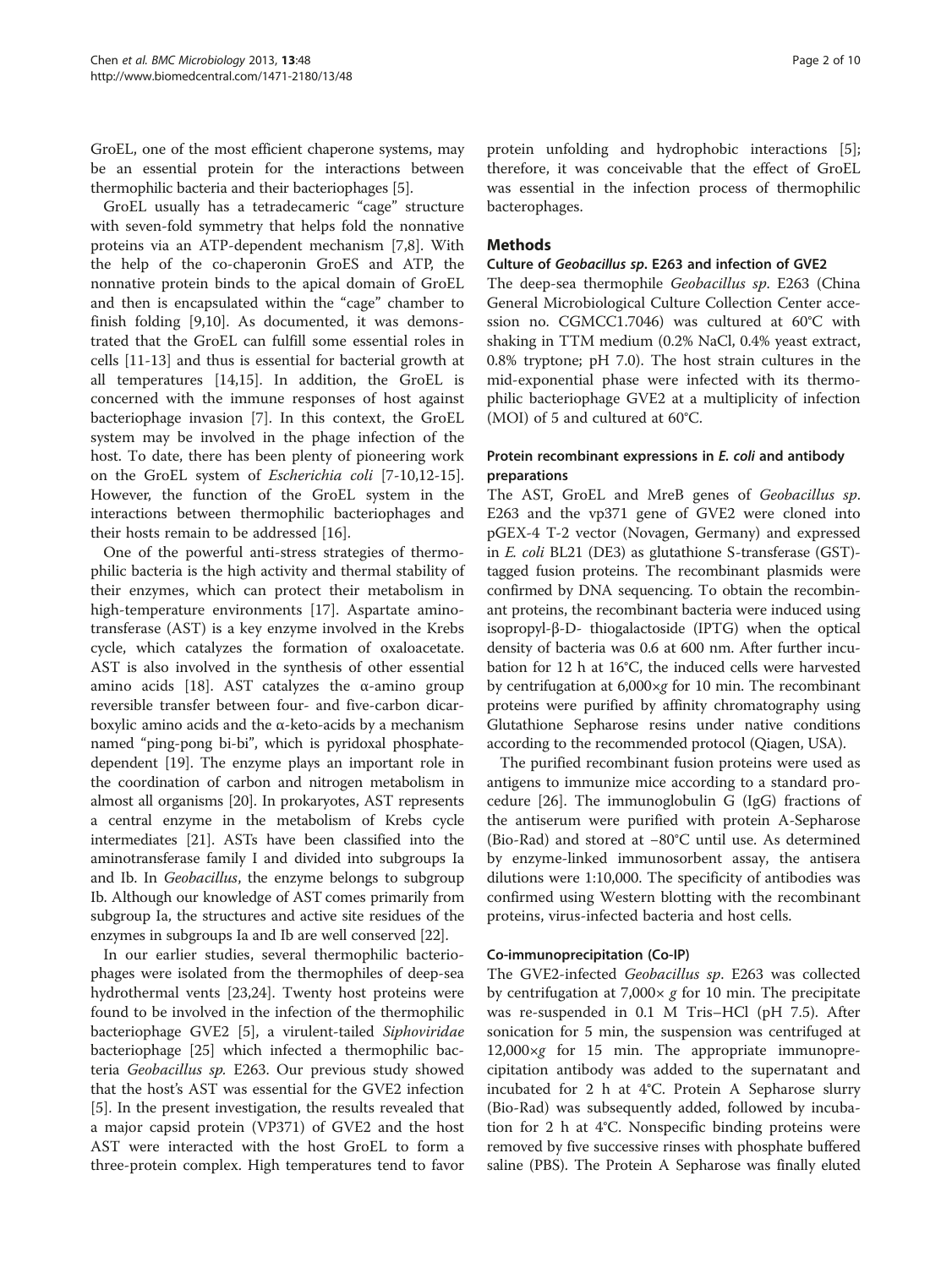with glycine solution (0.1 M; pH 1.8). The eluant was collected and analyzed using sodium dodecyl sulfatepolyacrylamide gel electrophoresis (SDS-PAGE).

#### Mass spectrometry (MS) analysis

The protein bands of the SDS-PAGE were excised, trypsinyzed and analyzed using matrix-assisted laser desorption ionization-time-of-flight (MALDI-TOF) MS. A 1.5-μL aliquot was spotted onto a MALDI-TOF sample plate with an equal volume of matrix, a saturated solution of α-cyano-4-hydroxycinnamic acid (Sigma, USA) in 0.1% trifluoroacetic acid and 50% acrylonitrile. The samples were analyzed using a Bruker AutoFlex MALDI-TOF mass spectrometer (Bruker Daltonics, USA). All peptide mass finger printings were externally calibrated using standard peptide mixtures and internally calibrated using the masses of trypsin autolysis products to reach a typical mass measurement accuracy of 100 ppm. All acquired sample spectra were processed using Bruker Flexcontrol 2.4 operation software (Bruker Daltonics) in a default mode with an MS tolerance of 0.2 Da and a tandem MS tolerance of 0.6 Da. Protein identification was performed using Mascot software (version 2.1; Matrix Science, London, UK) and GPS Explorer software (version 3.6; Applied Biosystems, USA) against the NCBInr database and the ORF database of Geobacillus kaustophilus HTA426 in a local database that was generated using a shotgun approach. To eliminate protein redundancy in the database under different names and accession numbers, the single protein member belonging to the species G. kaustophilus HTA426 or otherwise had the highest protein score (top rank) was singled out from the multi-protein family.

### Northern blot analysis

Total RNAs were respectively isolated from thermophilic Geobacillus sp. E263 before and after GVE2 infection using Trizol reagent (Invitrogen, USA), followed by incubation with RNase-free DNase I (TakaRa, Japan) for 30 min at 37°C. After electrophoresis on a 1.2% agarose gel in 1× Tris-borate-ethylenediaminetetraacetic acid buffer, the RNAs were transferred to a nylon membrane (Amersham Biosciences, USA). The blots were probed with digoxigenin (DIG)-labeled vp371, GroEL, or AST, respectively. Bacterial 16S rRNA gene was used as a control. In vitro RNA labeling, hybridization, and signal detection were conducted according to the manufacturer's instructions for the DIG High Prime DNA Labeling and Detection Starter Kit II (Roche, Germany).

### Western blot

Protein samples separated by SDS-PAGE were transferred to a nitrocellulose membrane (Bio-Rad) in electroblotting buffer (25 mM Tris, 190 mM glycine, 20% methanol; pH 8.5) for 70 min. The resulting membrane was immersed in blocking buffer (0.1% skim milk, PBS; pH 7.2) at 4°C overnight, followed by incubation with a polyclonal mouse anti-GST-AST IgG, anti-GST-GroEL IgG or anti-GST-VP371 for 3 h, respectively. The membrane was then incubated in alkaline phosphate-conjugated goat antimouse IgG (Sigma) for 1 h and detected using NBT and BCIP solutions (BBI, Canada).

#### Glutathione S-transferase (GST) pull-down assay

The purified GST, GST-MreB, GST-AST and GST-VP371 proteins were incubated with glutathione beads for 2 h at 4°C. The overnight cultures of Geobacillus sp. E263 and Δast mutant were collected by centrifugation at 7000×g for 30 min and resuspended with GST binding buffer [200 mM NaCl, 20 mM Tris–HCl, 1 mM EDTA (ethylene diamine tetraacetic acid), 1 mM PMSF (phenylmethanesulfonyl fluoride), pH 7.6]. The suspension was sonicated for 15 min and centrifuged at 10000×g for 15 min. Subsequently the supernatant was incubated with GST, GST-MreB, GST-AST or GST-VP371 coupled glutathione beads for 5 h at 4°C with gentle rotation. Non-specific binding proteins were removed by five washes using GST binding buffer. Then the proteins bound were eluted with elution buffer (10 mM glutathione, 50 mM Tris–HCl, pH 8.0), and detected by Western blot.

### Bacterial two-hybrid assay

To characterize the interactions between AST and GroEL of Geobacillus sp. E263 and the VP371 of GVE2, bacterial two hybrid assay was conducted, using the BacterioMatch two-hybrid system (Stratagene, USA). This system uses a reporter gene cassette that is incorporated into an F' episome and contains the ampicillin (carbenicillin resistance) and β-galactosidase genes. The reporter strain (kanamycin resistance) harbors lacIq on the F' episome to repress bait and target synthesis. If the bait (on the pBT vector, which has chloramphenicolresistance) and target (on the pTRG vector, which has tetracycline resistance) fusion proteins interact with each other, transcription of the reporter genes are activated and represent carbenicillin resistance. Screening for protein–protein interactions involves assaying for growth on LB agar with chloramphenicol, tetracycline, carbenicillin and kanamycin (LB-CTCK). The AST gene was amplified using primers 5'-GTGCGGCCGCATGAAGC TGGCAA AACGG-3' (NotI in italics) and 5'-GTGGAT CCTTAGGCCCGCGCCTCCAT-3' (BamHI in italics) and cloned into the pBT (Stratagene, USA) to construct the pBT-AST plasmid. The GroEL gene was cloned into the pTRG (Stratagene) using primers 5'-AT GCGGCCG CATGGCAAAACAAATCAAG-3' (Not I in italics) and 5'-ATCTCGAGT TACATCATGCCGCCCAT-3' (XhoI in italics), yielding the pTRG-GroEL plasmid. To construct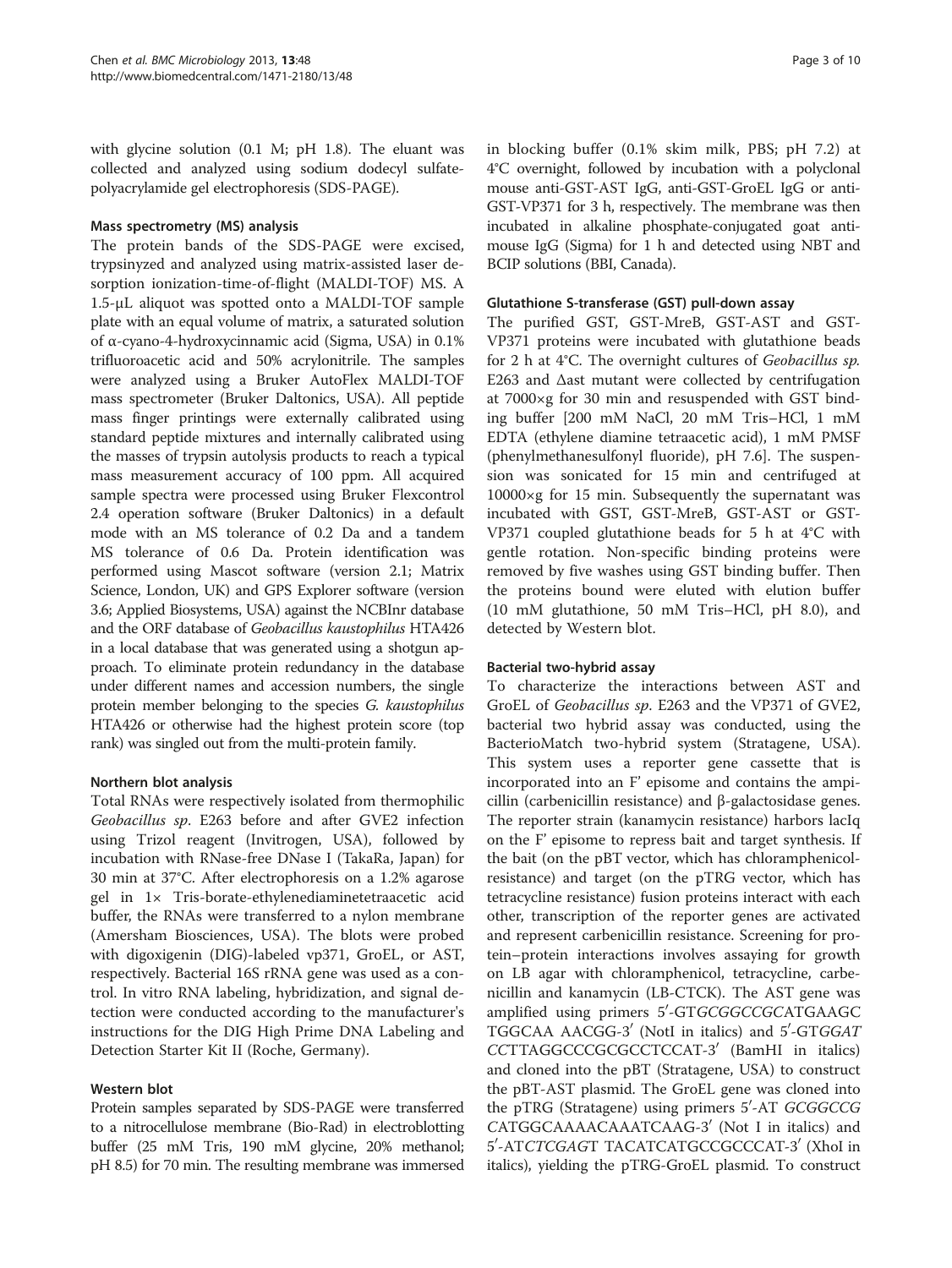<span id="page-3-0"></span>



the recombinant pBT-vp371, the vp371 gene was cloned into the pBT with primers 5'-GTGCGGCCGCATGCC GAAGGAATTACGTG AAC-3' (NotI in italics) and 5'-GTGGATCCTTAAGCAAGTTGTACTTCACCG-3' (BamHI in italics). For the pTRG-vp371 construct, the vp371 gene was cloned into the pTRG with primers 5'-ATGCGGCCGCATGCCGAAGGAATTACGTGAAC-3' (NotI in italics) and 5'-ATCTCGAGTTAAGCAAGTTG TACTTCACCG-3' (XhoI in italics). All of the recombinant plasmids were confirmed using DNA sequencing.

The constructs of pBT and pTRG were co-transformed into the competent cells of the BacterioMatch<sup>®</sup> Two-Hybrid System Reporter Strain (Stratagene). The resulting bacterial cells were subsequently plated on LB medium containing tetracycline, chloramphenicol, and kanamycin or the LB-CTCK medium. The plates were incubated for 24–36 h at 30°C and then the colonies were examined.

### Antibody labeling

The antibodies against AST, GroEL, and VP371 were respectively labeled using an Alexa Fluor®532 Protein Labeling Kit, 350 Protein Labeling Kit, and 488 Protein Labeling Kit according to the manufacturer's instructions (Invitrogen). As controls, the antibodies against GST and MreB were labeled with Alexa Fluor<sup>®</sup> 488 Protein Labeling Kit, respectively. Briefly, the antibody solution was added to1 M bicarbonate (pH 8.3) and then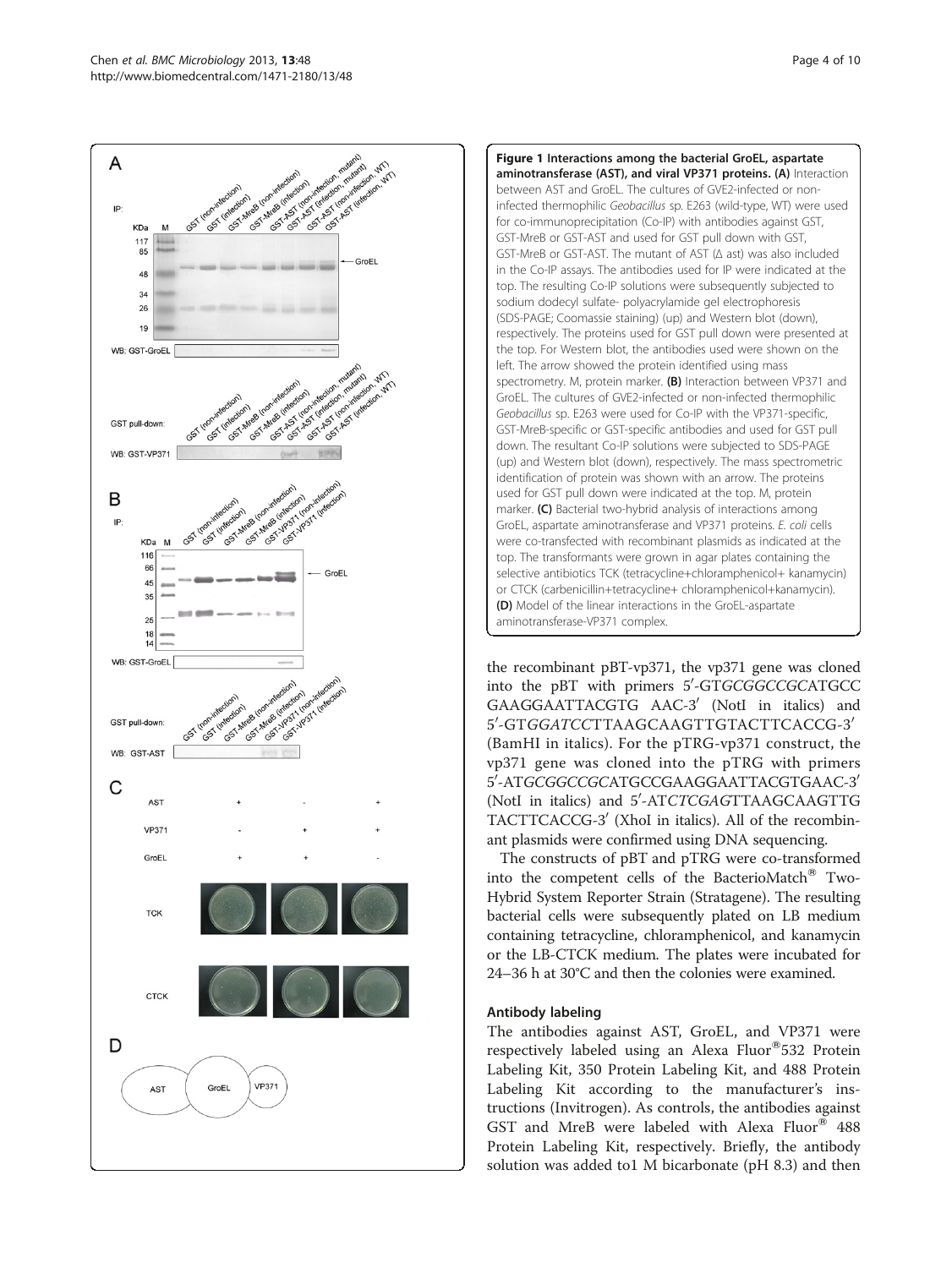<span id="page-4-0"></span>

mixed with the reactive dye. After incubation at room temperature for 1 h, the mixture was loaded onto the purification resin. PBS (pH 7.4) was subsequently added and the labeled antibody was collected.

### Immunofluorescence microscopy

Overnight cultures of Geobacillus sp. E263 were diluted in TTM medium containing  $0.01$  M MgCl<sub>2</sub> and grown at 60°C. When the  $OD_{600}$  reached 0.3–0.6, the bacteria were infected with GVE2 at an MOI of 5. For imaging, the GVE2-infected and virus-free Geobacillus sp. E263 were immobilized on slides (Sigma) covered with a thin 1% agarose film. The labeled antibodies against AST, GroEL, VP371, GST, and/or GroEL were added to the cultures that were permeabilized by 0.1% Triton X-100. The mixtures were incubated overnight at 4°C. The samples were examined under a Leica TCS SP5 confocal microscope (Germany). The digital images were acquired and analyzed using LAS AF version 2.0.0 software. Images

of fluorescent samples were deconvolved within LAS AF and assembled using Adobe Photoshop version 7. Image manipulation was kept to a minimum.

#### Isothermal titration calorimetry

All proteins were purified and dialyzed into PBS (pH7.4) overnight at 4°C. Protein concentration was determined using ultraviolet absorbance at 280 nm on a NanoDrop ND-1000 spectrophotometer (NanoDrop Technologies, Wilmington, DE, USA). The titration experiments were conducted on a VP-ITC isothermal titration calorimeter (ITC) from MicroCal™, Inc. (Northampton, MA, USA) at 25°C. A 250-μL syringe was used for the ITC injections at a stirring speed of 307 rpm. The injections (10 μL each) were administered every 120 s. The AST, VP371, and GST concentrations in the syringe were 30–50 μM, whereas the GroEL, AST, and GST concentrations in the cell were 6–10 μM. All samples were degassed for 10–30 min prior to use, and all experiments were done at least in triplicate. To calculate the thermodynamic changes of the interactions between GroEL and the other two proteins, the interactions were measured at 35°C, 50°C, and 60°C. The results were analyzed using Origin 7(MicroCal™ LLC ITC) and fitted to a "three sets of sites" model. In this way, the thermodynamic association constant (Ka) and enthalpy change  $(ΔH)$  can be calculated directly. The Gibbs free energy change  $( \Delta G )$  was calculated using the equation ΔG =−RTlnKa, where R was the molar gas constant and T was the absolute temperature at which the experiment was conducted. The entropy change of the interaction was calculated according to the equation  $T\Delta S = \Delta H - \Delta G$ .

## Results

## The interactions between the bacterial chaperone GroEL, AST, and the viral VP371 proteins

In our earlier study [[5](#page-8-0)], we found that bacterial AST was required for phage GVE2 infection. To reveal the proteins that interacted with AST, the Co-IP assay was conducted using the antibody against AST. The results showed that a protein was specifically bound to AST (Figure [1A](#page-3-0)), while no protein was bound to an unrelated fusion protein control GST-MreB or GST in conditions of non-infection or infection with GVE2 (Figure [1](#page-3-0)A). When the AST mutant was used in the Co-IP assays with AST antibody, no protein bound to AST was found (Figure [1](#page-3-0)A). As identified by MS, the protein bound to AST was chaperone GroEL of Geobacillus sp. E263. The mass spectrometric result was confirmed using Western blot analysis (Figure [1A](#page-3-0)). These data revealed the existence of an interaction between AST and GroEL of Geobacillus sp. E263.

When the viral major capsid protein VP371 of GVE2 was investigated with Co-IP, the VP371 was specifically bound to a protein that was identified to be the bacterial GroEL using MS (Figure [1](#page-3-0)B). In the controls, no protein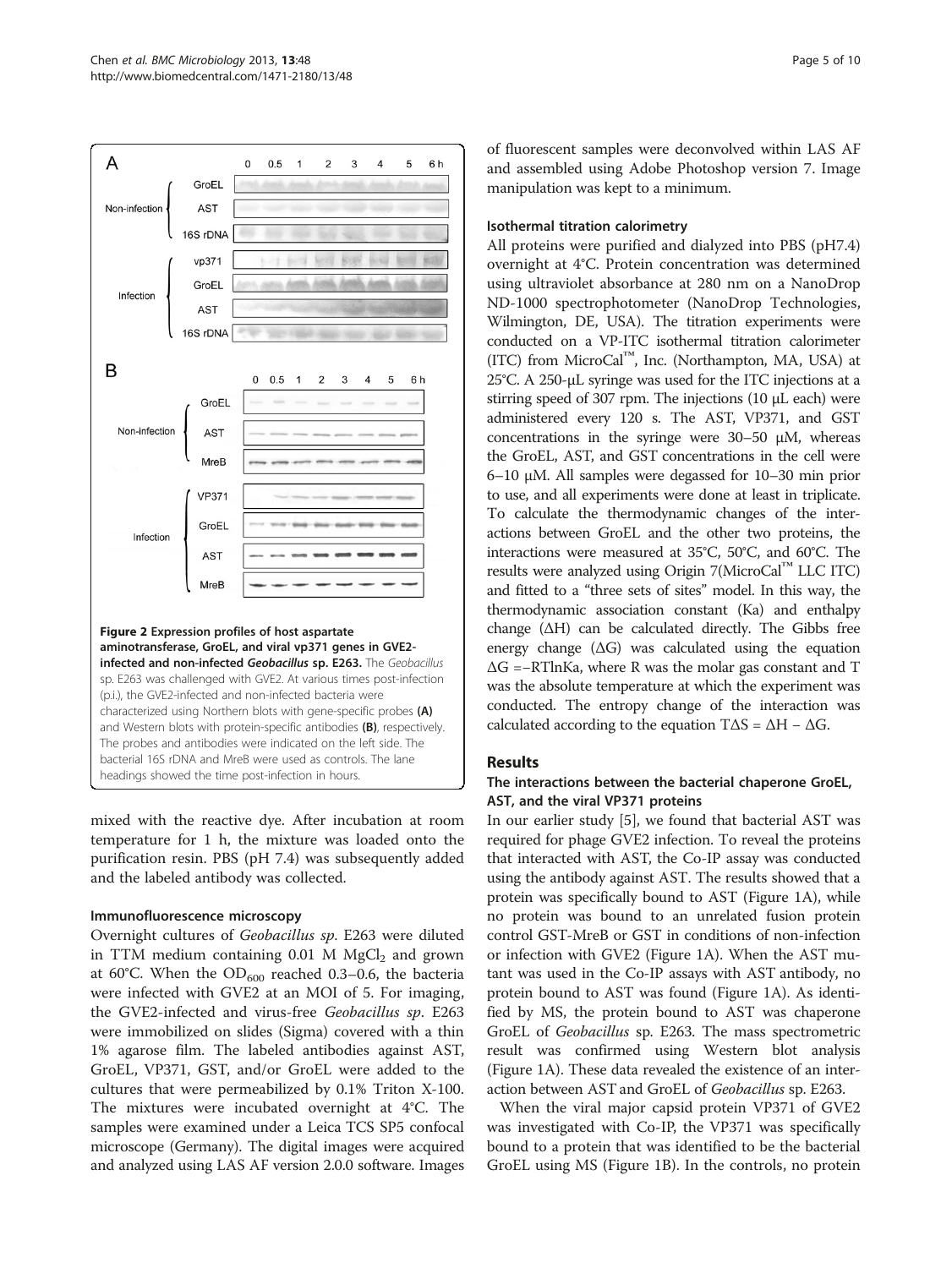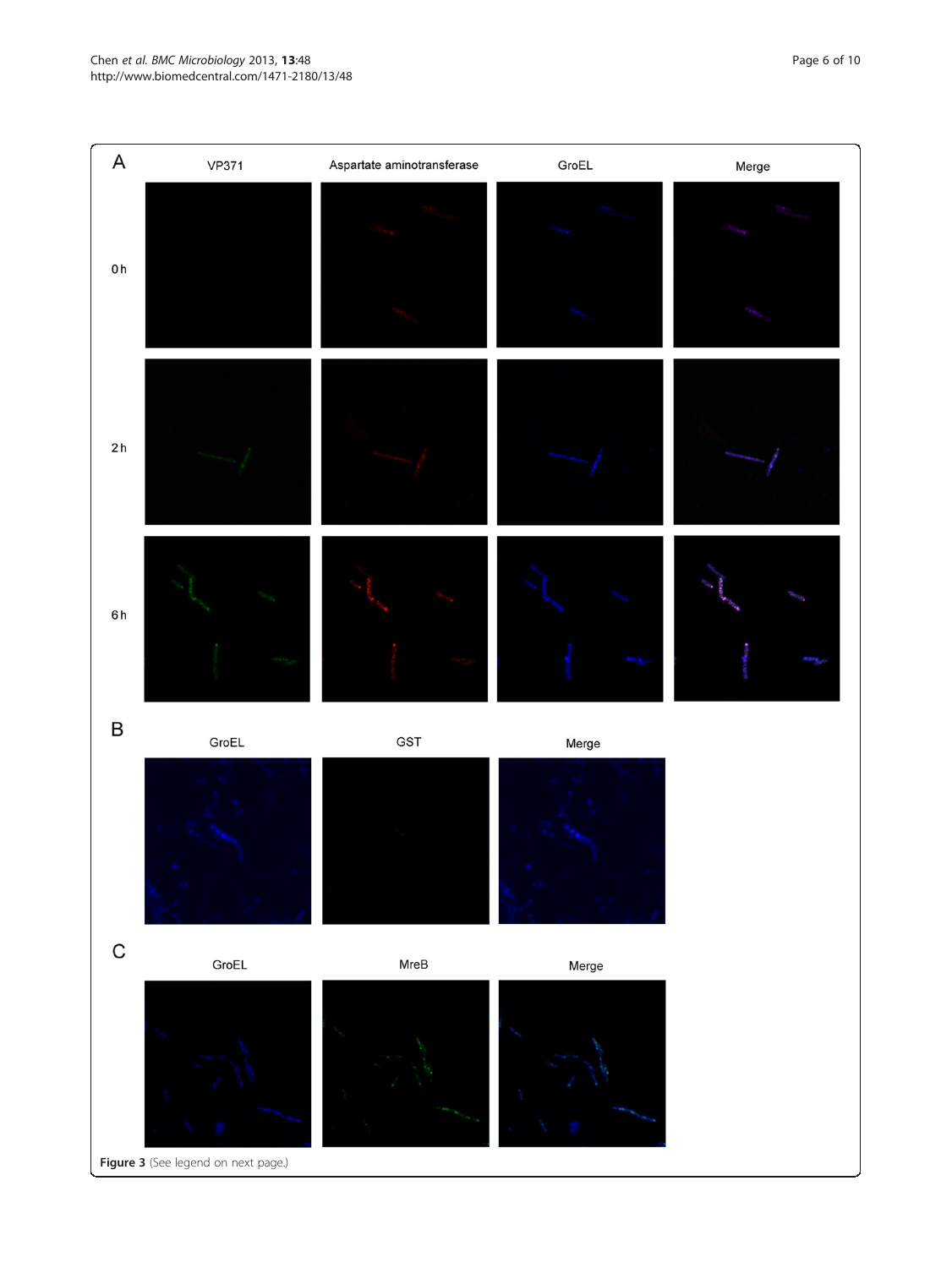#### (See figure on previous page.)

Figure 3 Co-localization of host aspartate aminotransferase (AST), GroEL, and viral VP371 in Geobacillus sp. E263. The host bacteria were challenged with GVE2. At different time post-infection, the GVE2-infected Geobacillus sp. E263 was labeled with the antibodies against the AST, GroEL, or VP371 (A). The GST (B) and the GST-MreB (C) were used as controls to detect the nonspecific co-localization with GroEL at 2 h postinfection. The bacteria were examined under a fluorescence microscope. The lane headings indicated the labeled proteins. The numbers showed the time post-infection in hours.

was bound to GST or GST-MreB. The interaction between viral VP371 and host GroEL proteins was confirmed using Western blotting (Figure [1](#page-3-0)B). The GST pull-down results showed that the viral VP371 protein and the host AST protein was interacted with the host GroEL protein (Figure [1A](#page-3-0) and [1](#page-3-0)B), suggesting the existence of the VP371-GroEL-AST complex.

To reveal the interactions in the VP371-GroEL-AST complex, the bacterial two-hybrid system was conducted. Only proteins that interacted with each other could induce growth of the reporter strain in LB-CTCK medium (Figure [1C](#page-3-0)). The results presented that protein–protein interactions existed between VP371 and GroEL and GroEL and AST, but not between VP371 and AST (Figure [1C](#page-3-0)). Thus, we proposed that these three proteins were linearly bound to each other in the VP371-GroEL-AST complex in high temperature environment (Figure [1](#page-3-0)D).

### Expression profiles of host AST, GroEL, and viral vp371 genes in vivo

To characterize the expression profiles of the host AST, GroEL, and viral VP371 in response to bacteriophage challenge in high temperature environment, Geobacillus sp. E263 was infected with GVE2 followed by Northern and Western blots. The results showed that the AST, GroEL and vp371 gene transcriptions were up-regulated after GVE2 infection by comparison with the noninfected bacteria (Figure [2](#page-4-0)A). The Western blots yielded similar results to those of Northern blot analyses (Figure [2B](#page-4-0)). These results indicated that the thermophilic host AST, GroEL, and viral VP371 proteins were involved in the GVE2 infection to its host in high temperature environment.

## Co-localization of host AST, GroEL and viral VP371 proteins during bacteriophage infection

To characterize the VP371-GroEL-AST interactions during GVE2 infection, these three proteins were labeled and examined using immunofluorescence microscopy. The results indicated that the host AST, GroEL, and viral VP371 proteins were co-localized in the GVE2 infected Geobacillus sp. E263 (Figure 3A). In the virusfree Geobacillus sp. E263, however, the AST and GroEL were bound to each other (Figure 3A), while no signal was observed in the GST control and no obvious colocalization was found between the GST-MreB control and GroEL proteins (Figures 3B and 3C). Considering the importance of the VP317 and AST proteins in the GVE2 infection [\[5](#page-8-0)[,25\]](#page-9-0), the immunofluorescence microscopy results suggested that the VP371- GroEL-AST complex might be involved in the bacteriophage infection in high temperature environment.

## Thermodynamic characterization of the VP371-GroEL-AST interactions

The binding properties of the interactions in the VP371- GroEL-AST linear complex were characterized by ITC. Figure [4](#page-7-0) showed a thermogram for all 3 kinds of protein– protein combinations and binding isotherms only for the valuable interaction (AST-GroEL or VP371-GroEL).

An obvious difference in the binding properties between the valuable interactions and the control combinations (AST-VP371, AST-GST, VP371-GST and GST-GroEL) was generally observed. The isotherm for the binding of AST to GroEL (Figure [4](#page-7-0)A) and VP371 to GroEL (Figure [4B](#page-7-0)) released endothermic heat, which could be best fitted to the "three sets of sites" binding model in the Origin software, whereas the control combinations released exothermic heat (Figure [4](#page-7-0)C, except for AST-GST group but also mainly exothermic heat) and no binding was detected. This analysis suggested three kinds of binding interactions between GroEL and AST or VP371. To evaluate the interactions between VP371, GroEL and AST at different temperatures, the thermodynamic parameters were measured at 25°C, 35°C, 50°C or 60°C. The thermogram results showed that the VP371 and GroEL, and GroEL and AST proteins were interacted (Figure [4](#page-7-0)D). Because ITC assay, a temperature sensitive experiment, might not keep a stable environment at high temperature. When the temperature reached at or over 50°C, the thermodynamic parameters became unstable (Figure [4D](#page-7-0)).

### **Discussion**

Bacteriophages are known significant genetic regulators with a remarkable ability to modify a host's biomachinery including DNA replication or transcription or RNA translation [[7](#page-8-0)[,27](#page-9-0)]. Although plenty of bacteriophages have been extensively studied, thermophilic bacteriophages and bacteriophage–host interactions remain poorly understood. Thermophilic phages in mud pots, solfataric fields, hot springs, and deep-sea hydrothermal vents are undoubtedly very important in the genetic diversity, microbial mortality,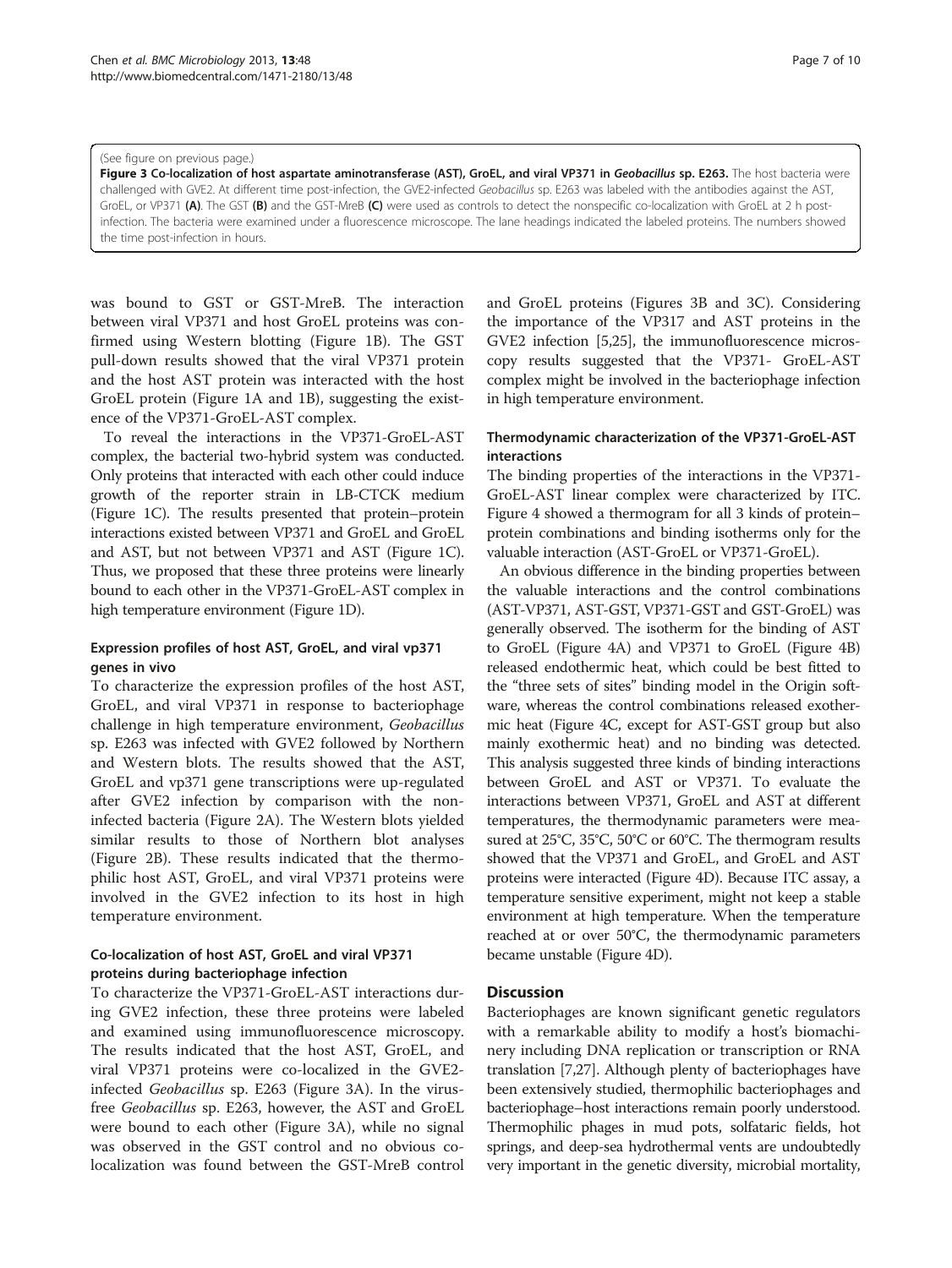<span id="page-7-0"></span>



and nutrient cycling of these extreme environments [[23,28-31](#page-9-0)]. Thus, biochemical and genetic studies on the relationship between thermophilic phages and their hosts will reveal new insights in the life within the extreme biosphere. In the present study, the interaction between the bacteriophage GVE2 and its host thermophilic Geobacillus sp. E263 from a deep-sea hydrothermal field was characterized. We found that the host AST, GroEL, and viral VP371 proteins formed a linearly interacted complex.

The ITC results provided a thermodynamic characterization of the complex interactions. First, the endothermic thermograms showed a similar binding mode for GroEL to AST and VP371 (Figures 4A and 4B), and the ITC peak suggested an exothermic progress caused by the depolymerization of the known polymers GroEL and VP371. However, the details of their interactions were much more complicated because they were not fitted to simple models. The thermodynamic parameters provided more information about the interactions (Figure 4D). The ΔH value was the heat associated with the making and breaking of non-covalent bonds from the free to the bound state. The ΔS value indicated on the total change in the degrees of freedom [[32-35](#page-9-0)]. In this study, although the results derived at 50 and 60°C were unstable in the high-temperature environment, the affinities (represented by ΔG or K) of interactions at 35°C remained higher than those at 25°C, and this instability in high temperature environment suggested that the host and the phage require a mechanism for protecting their proteins and surviving the heat.

The AST can catalyze the amino group transfer between amino acids and the 2-oxo acids, which plays a central role in amino acid metabolism from bacteria to mammals [\[36](#page-9-0)]. Our earlier studies revealed that AST is required for the GVE2 infection and that the VP371 is a capsid protein of GVE2 [[5,](#page-8-0)[25\]](#page-9-0). As evidenced, the chaperone GroEL provides assistance with the folding of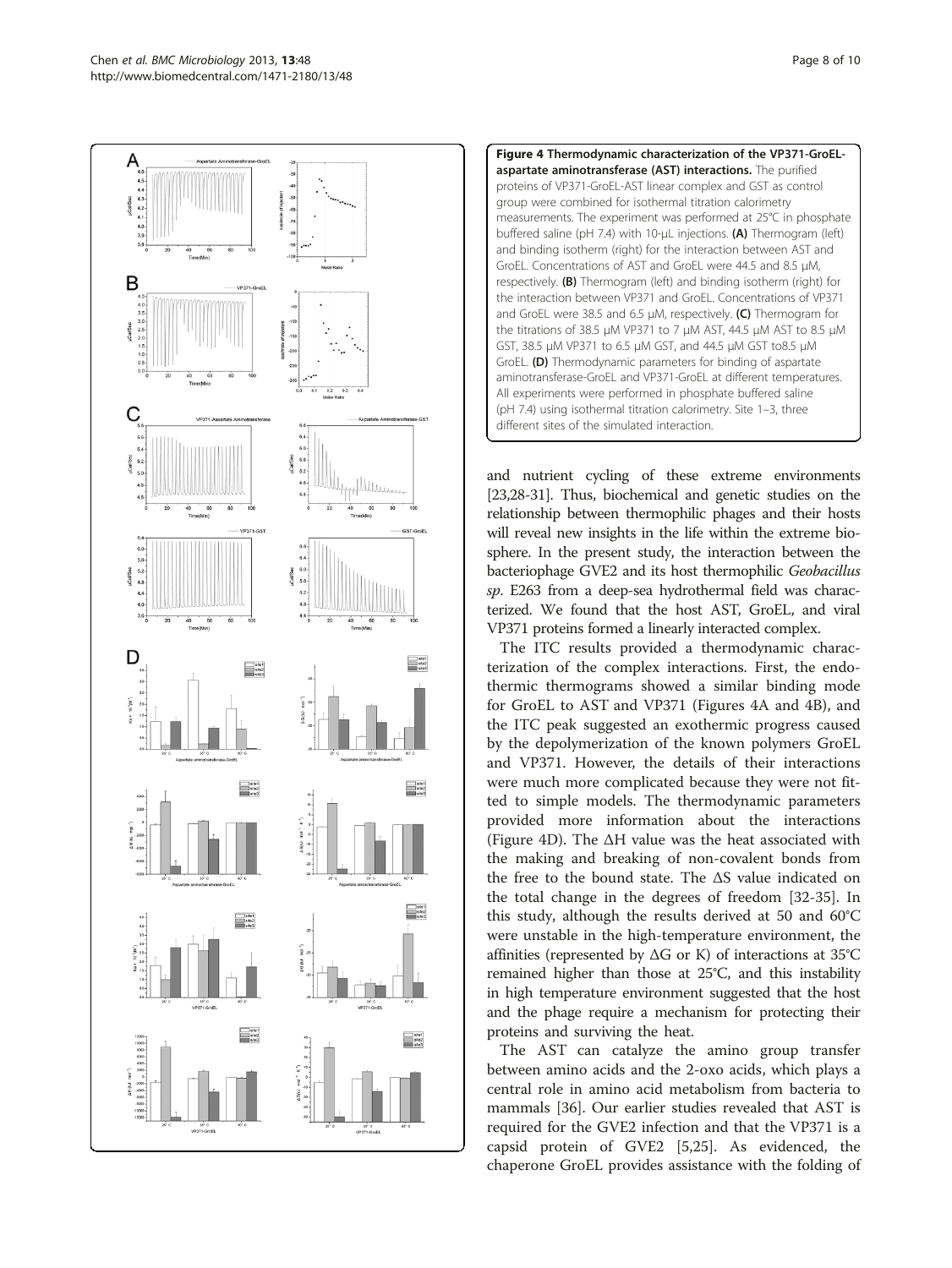<span id="page-8-0"></span>nonnative proteins to their native states [9]. In this context, the host GroEL might play very important roles in bacteriophage infection in high temperature environment through facilitating the correct folding of the host AST and the viral capsid protein VP371. In our study, it was found that the knockout of Geobacillus sp. E263 GroEL led to the lethality of bacterium (data not shown). To reveal the roles of the AST-GroEL-VP371 interactions in bacteriophage infection, the function of GroEL merited to be further investigated in future.

The GroEL, which is well investigated in E.coli, can provide assistance to the folding of proteins in an adenosine triphosphate (ATP)-dependent manner [7,8]. With the help of a co-chaperonin GroES and ATP, the nonnative protein binds to the apical domain of GroEL and is then encapsulated within the "cage" chamber to finish its folding [9,10]. As reported, GroEL is essential for the growth of bacteria at all temperatures [14[,15\]](#page-9-0). The GroEL/GroES machine is concerned with the defense strategies of hosts against their bacteriophages [7]. Therefore, the GroEL may be involved in bacteriophage infections. To date, the only case about the interaction between the GroEL and bacteriophage comes from bacteriophage T4. Bacteriophage T4 expresses Gp31, a protein that is uniquely essential for the correct maturation of Gp23, the major T4 capsid protein. The Gp31 protein can substitute for GroES in E. coli to facilitate the bacteriophage infection. In the GroEL/ GroES system, Gp31 rather than GroES can ensure the proper folding of Gp23 for unknown reasons [[37](#page-9-0)]. The sequence analysis in our study showed that no homologous protein of Gp31 in the deduced open reading frames (ORFs) of GVE2. The direct interaction between the host GroEL and the viral VP371 protein, therefore, was related to the host GroEL system, which was used by the bacteriophage GVE2 to ensure viral protein synthesis in high temperature environment. The present investigation on thermophilic GroEL provided a clue to understanding the host–virus interaction in the deep-sea vent ecosystems.

### Conclusions

This context revealed the AST-GroEL-VP371 linear complex which was up-regulated in the infection of GVE2. It could be inferred that the interaction between the host GroEL and the viral VP371 proteins facilitated the synthesis of the major capsid protein VP371 in the GVE2 bacteriophage life cycle. In addition, GroEL in the host cells could facilitate the correct folding of host AST, which provided more effective amino acid metabolism to ensure the protein synthesis of bacteriophages in high temperature environment.

#### Competing interests

The authors declare that they have no competing interests.

#### Authors' contributions

Yanjiang Chen and Xiaobo Zhang conceived the experimental design and wrote the manuscript. Dahai Wei conducted the Co-IP, Western blot, Northern blot and bacterial two-hybrid assays of AST and GroEL. Yiqian Wang performed the interaction between VP371 and GroEL. Yanjiang Chen carried out the immunofluorescence microscopy and isothermal titration calorimetry experiments and analyzed the data. All authors have read and approved the final version of the manuscript.

#### Acknowledgements

This work was financially supported by China Ocean Mineral Resources R & D Association (DY125-15-E-01), the Project of State Oceanic Administration, China (201205020–03) and Hi-Tech Research and Development Program of China (2012AA092103).

#### Author details

<sup>1</sup> Key Laboratory of Conservation Biology for Endangered Wildlife of the Ministry of Education and College of Life Sciences, Zhejiang University, Hangzhou 310058, The People's Republic of China. <sup>2</sup> Key Laboratory of Marine Biogenetic Resources, Third Institute of Oceanography, State Oceanic Administration, Xiamen 361005, P.R. China. <sup>3</sup>State Key Laboratory for Infectious Disease Prevention and Control, National Institute for Communicable Disease Control and Prevention, Chinese Center for Disease Control and Prevention, Beijing 102206, China.

#### Received: 28 June 2012 Accepted: 8 February 2013 Published: 26 February 2013

#### References

- 1. Roucourt B, Lavigne R: The role of interactions between phage and bacterial proteins within the infected cell: a diverse and puzzling interactome. Environ Microbiol 2009, 11(11):2789–2805.
- 2. Guttman B, Raya R, Kutter E: Basic phage biology. Boca Raton, FL, USA: CRP Press; 2005.
- 3. Kutter E, Guttman B, Carlson K: The transition from host to phage metabolism after T4 infection. Washington, DC, USA: American Society for Microbiology Press; 1994.
- 4. Miller ES, Kutter E, Mosig G, Arisaka F, Kunisawa T, Ruger W: Bacteriophage T4 genome. Microbiol Mol Biol Rev 2003, 67(1):86–156. table of contents.
- 5. Wei D, Zhang X: Proteomic analysis of interactions between a deep-sea thermophilic bacteriophage and its host at high temperature. J Virol 2010, 84(5):2365–2373.
- 6. Li H, Ji X, Zhou Z, Wang Y, Zhang X: Thermus thermophilus proteins that are differentially expressed in response to growth temperature and their implication in thermoadaptation. J Proteome Res 2010, 9(2):855–864.
- 7. Ang D, Keppel F, Klein G, Richardson A, Georgopoulos C: Genetic analysis of bacteriophage-encoded cochaperonins. Annu Rev Genet 2000, 34:439–456.
- 8. Tyagi NK, Fenton WA, Horwich AL: GroEL/GroES cycling: ATP binds to an open ring before substrate protein favoring protein binding and production of the native state. Proc Natl Acad Sci USA 2009, 106(48):20264–20269.
- 9. Kovacs E, Sun Z, Liu H, Scott DJ, Karsisiotis AI, Clarke AR, Burston SG, Lund PA: Characterisation of a GroEL single-ring mutant that supports growth of Escherichia coli and has GroES-dependent ATPase activity. J Mol Biol 2010, 396(5):1271–1283.
- 10. Sigler PB, Xu Z, Rye HS, Burston SG, Fenton WA, Horwich AL: Structure and function in GroEL-mediated protein folding. Annu Rev Biochem 1998, 67:581–608.
- 11. Endo A, Kurusu Y: Identification of in vivo substrates of the chaperonin GroEL from Bacillus subtilis. Biosci Biotechnol Biochem 2007, 71(4):1073–1077.
- 12. Houry WA, Frishman D, Eckerskorn C, Lottspeich F, Hartl FU: Identification of in vivo substrates of the chaperonin GroEL. Nature 1999, 402(6758):147–154.
- 13. Kerner MJ, Naylor DJ, Ishihama Y, Maier T, Chang HC, Stines AP, Georgopoulos C, Frishman D, Hayer-Hartl M, Mann M, et al: Proteome-wide analysis of chaperonin-dependent protein folding in Escherichia coli. Cell 2005, 122(2):209–220.
- 14. Fayet O, Ziegelhoffer T, Georgopoulos C: The groES and groEL heat shock gene products of Escherichia coli are essential for bacterial growth at all temperatures. J Bacteriol 1989, 171(3):1379–1385.